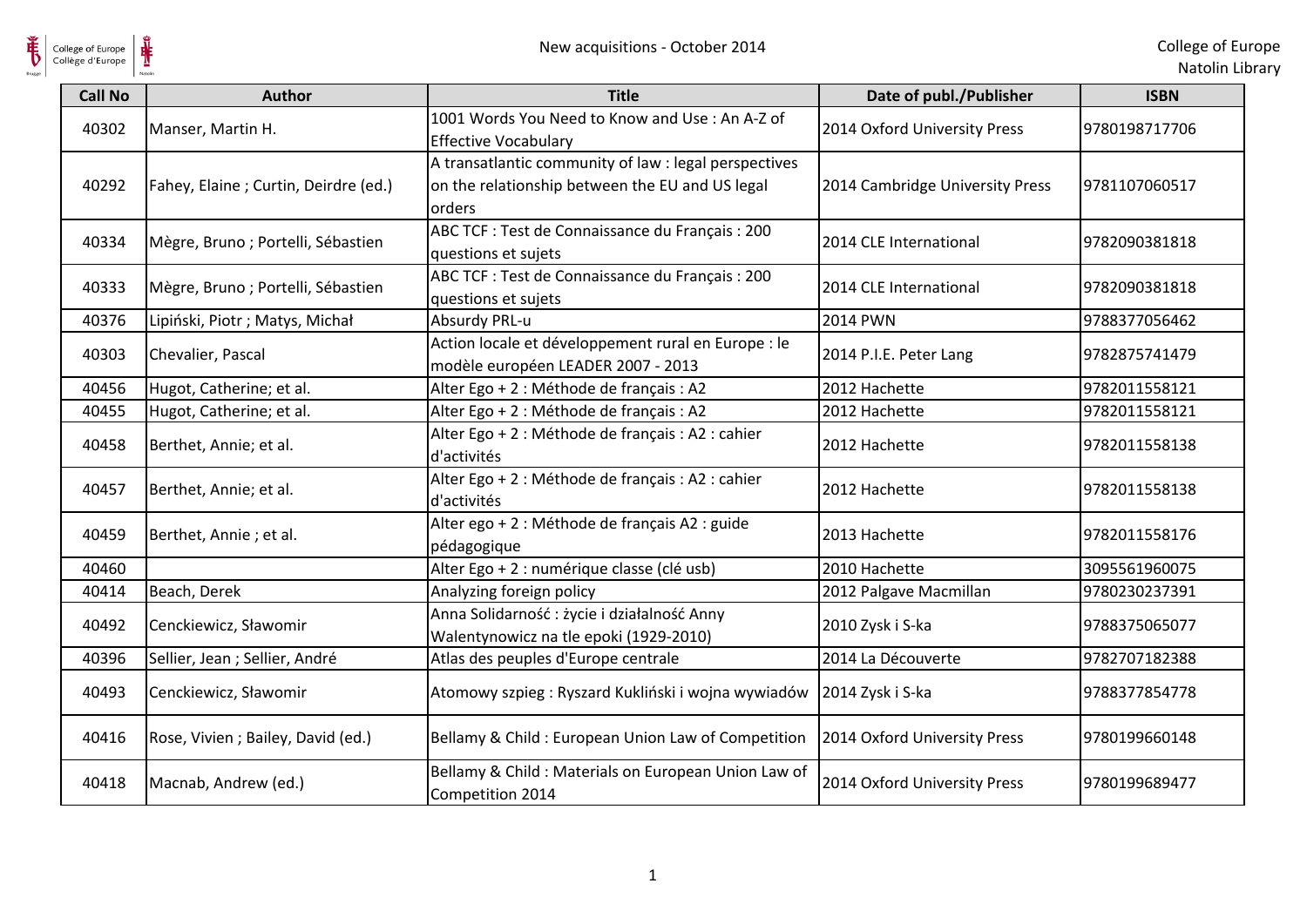

| <b>Call No</b> | <b>Author</b>                                           | <b>Title</b>                                                                                                                                              | Date of publ./Publisher                       | <b>ISBN</b>   |
|----------------|---------------------------------------------------------|-----------------------------------------------------------------------------------------------------------------------------------------------------------|-----------------------------------------------|---------------|
| 40419          | Macnab, Andrew (ed.)                                    | Bellamy & Child: Materials on European Union Law of<br>Competition 2014                                                                                   | 2014 Oxford University Press                  | 9780199689477 |
| 40417          | John, Laura Elizabeth; Turner, Jon                      | Bellamy & Child European Union Law of Competition :<br>Supplement to the seventh edition                                                                  | 2014 Oxford University Press                  | 9780198707837 |
| 40361          | Kitler, Waldemar ; Marszałek, Maciej<br>$(\text{red.})$ | Bezpieczeństwo narodowe i międzynarodowe wobec<br>wyzwań współczesnego świata                                                                             | 2014 Wydawnictwo Akademii<br>Obrony Narodowej | 9788375233247 |
| 40430          | Foster, Nigel G. (ed.)                                  | Blackstone's EU Treaties & Legislation 2014-2015                                                                                                          | 2014 Oxford University Press                  | 9780198709541 |
| 40420          | Weatherill, Stephen                                     | Cases and materials on EU law                                                                                                                             | 2014 Oxford University Press                  | 9780199685660 |
| 40421          | Weatherill, Stephen                                     | Cases and materials on EU law                                                                                                                             | 2014 Oxford University Press                  | 9780199685660 |
| 40428          | Weatherill, Stephen                                     | Cases and materials on EU law                                                                                                                             | 2014 Oxford University Press                  | 9780199685660 |
| 40427          | Weatherill, Stephen                                     | Cases and materials on EU law                                                                                                                             | 2014 Oxford University Press                  | 9780199685660 |
| 40425          | Weatherill, Stephen                                     | Cases and materials on EU law                                                                                                                             | 2014 Oxford University Press                  | 9780199685660 |
| 40423          | Weatherill, Stephen                                     | Cases and materials on EU law                                                                                                                             | 2014 Oxford University Press                  | 9780199685660 |
| 40429          | Weatherill, Stephen                                     | Cases and materials on EU law                                                                                                                             | 2014 Oxford University Press                  | 9780199685660 |
| 40422          | Weatherill, Stephen                                     | Cases and materials on EU law                                                                                                                             | 2014 Oxford University Press                  | 9780199685660 |
| 40424          | Weatherill, Stephen                                     | Cases and materials on EU law                                                                                                                             | 2014 Oxford University Press                  | 9780199685660 |
| 40426          | Weatherill, Stephen                                     | Cases and materials on EU law                                                                                                                             | 2014 Oxford University Press                  | 9780199685660 |
| 40431          | Wright, Alex                                            | Cataloging the world : Paul Otlet and the birth of the<br>information age                                                                                 | 2014 Oxford University Press                  | 9780199931415 |
| 40340          | Rolle-Harold, Rosalba ; Spéradino,<br>Caroline          | Cinq sur cinq : Evaluation de la compréhension orale au 2010 Presses universitaires de<br>niveau A2                                                       | Grenoble                                      | 9782706115721 |
| 40339          | Roesch, Roselyne; Rolle-Harold,<br>Rosalba              | Cinq sur cinq : Evaluation de la compréhension orale au 2006 Presses universitaires de<br>niveau B <sub>2</sub>                                           | Grenoble                                      | 9782706114632 |
| 40304          | Valmorbida, Antonella (ed.)                             | Citizens' participation at the local level in Europe and<br>Neighbouring Countries: Contribution of the<br><b>Association of Local Democracy Agencies</b> | 2014 P.I.E. Peter Lang                        | 9782875741813 |
| 40305          | Allers, Robin M.; Masala, Carlo,;<br>Tamnes, Rolf (ed.) | Common or divided security? : German and Norwegian<br>perspectives on Euro-Atlantic security                                                              | 2014 Peter Lang                               | 9783631646274 |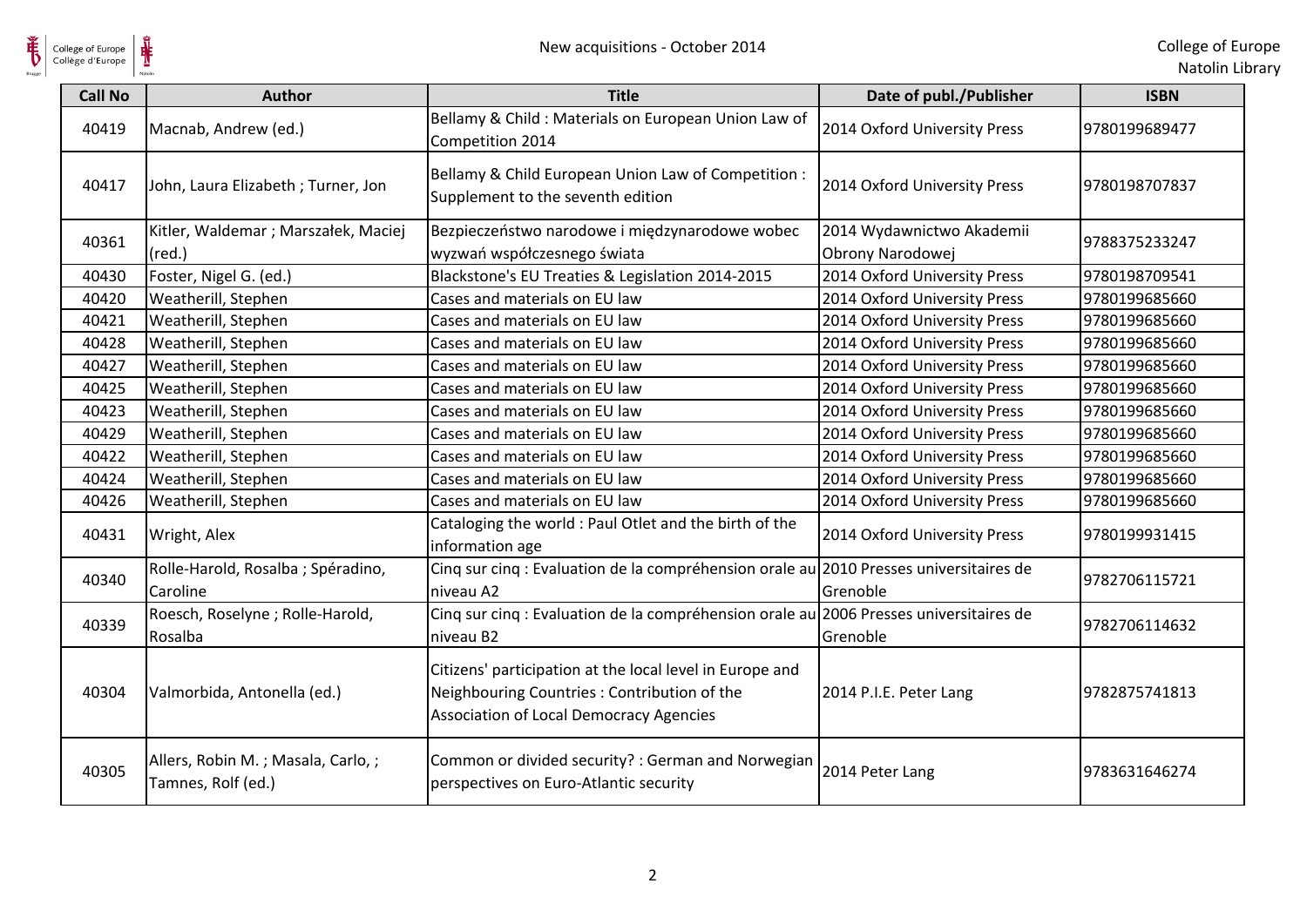

| College of Europe<br>Collège d'Europe | ⋕<br>New acquisitions - October 2014                       |                                                                                                                                                |                                 | College of Eur<br>Natolin Lib |
|---------------------------------------|------------------------------------------------------------|------------------------------------------------------------------------------------------------------------------------------------------------|---------------------------------|-------------------------------|
| <b>Call No</b>                        | <b>Author</b>                                              | <b>Title</b>                                                                                                                                   | Date of publ./Publisher         | <b>ISBN</b>                   |
| 40293                                 | Brennan, Jason; Hill, Lisa                                 | Compulsory voting: for and against                                                                                                             | 2014 Cambridge University Press | 9781107613928                 |
| 40462                                 | McCormick, John                                            | Contemporary Britain                                                                                                                           | 2012 Palgrave Macmillan         | 9780230320406                 |
| 40463                                 | Snyder, Craig A.                                           | Contemporary security and strategy                                                                                                             | 2012 Palgrave Macmillan         | 9780230241503                 |
| 40306                                 | Blanco Sío-López, Cristina ; Muñoz,<br>Susana (eds.)       | Converging Pathways: Spain and the European<br><b>Integration Process</b>                                                                      | 2013 Peter Lang                 | 9782875741127                 |
| 40432                                 | Busby, Nicole; Smith, Rhona                                | Core EU Legislation                                                                                                                            | 2014 Palgrave Macmillan         | 9781137433350                 |
| 40307                                 | Beers, Marloes ; Beers, Marloes. Raflik,<br>Jenny (dir.)   | Cultures nationales et identité communautaire : un<br>défi pour l'Europe? = National cultures and common<br>identity : a challenge for Europe? | 2010 P.I.E. Peter Lang          | 9789052016382                 |
| 40521                                 | Mommsen, Margareta; Nussberger,<br>Angelika                | Das System Putin : Gelenkte Demokratie und politische<br>Justiz in Russland                                                                    | 2007 C.H. Beck                  | 9783406547904                 |
| 40308                                 | Carbonell, Mauve                                           | De la guerre à l'union de l'Europe : Itinéraires<br>luxembourgeois                                                                             | 2014 P.I.E. Peter Lang          | 9782875741394                 |
| 40514                                 | Keyman, Emin Fuat ; Gumüsçu,<br>Sebnem                     | Democracy, identity and foreign policy in Turkey :<br>hegemony through transformation                                                          | 2014 Palgrave Macmillan         | 9780230354272                 |
| 40480                                 | Requejo Coll, Ferran ; Ungureanu,<br>Camil (ed.)           | Democracy, Law and Religious Pluralism in Europe :<br>Secularism and Post-Secularism                                                           | 2014 Routledge                  | 9780415828338                 |
| 40404                                 | Ratka, Edmund                                              | Deutschlands Mittelmeerpolitik : selektive<br>Europäisierung von der Mittelmeerunion bis zum<br>Arabischen Frühling                            | 2014 Nomos; CAP                 | 9783848710645                 |
| 40464                                 | Heffernan, Richard; Cowley, Philip;<br>Hay, Colin (ed.)    | Developments in British politics 9                                                                                                             | 2011 Palgrave Macmillan         | 9780230221741                 |
| 40511                                 | White, Stephan ; Sakwa, Richard ; Hale,<br>Henry E. (eds.) | Developments in Russian Politics 8                                                                                                             | 2014 Palgrave Macmillan         | 9781137392138                 |
| 40512                                 | Guéhenno, Jean                                             | Diary of the dark years, 1940-1944 : collaboration,<br>resistance, and daily life in occupied Paris                                            | 2014 Oxford University Press    | 9780199970865                 |
| 40522                                 | Fratzscher, Marcel                                         | Die Deutschland-Illusion : Warum wir unsere<br>Wirtschaft überschätzen und Europa brauchen                                                     | 2014 Hanser Verlag              | 9783446440340                 |
| 40384                                 | Fröhlich, Stefan                                           | Die Europäische Union als globaler Akteur: Eine<br>Einführung                                                                                  | 2014 Springer VS                | 9783658019815                 |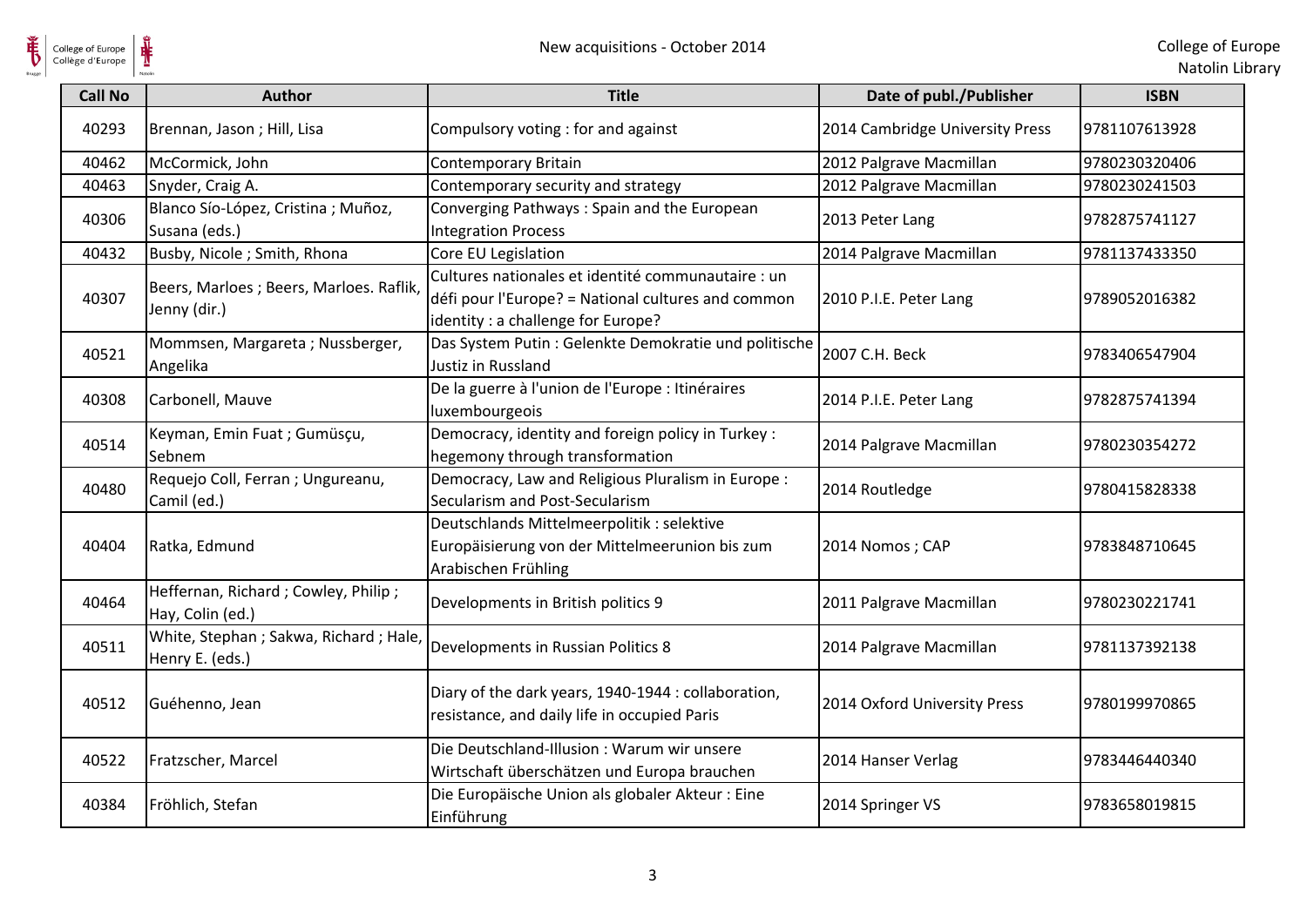

| College of Europe<br>Collège d'Europe | ⋕                                                 | New acquisitions - October 2014                                                                                       |                              | College of Eur<br>Natolin Lib |
|---------------------------------------|---------------------------------------------------|-----------------------------------------------------------------------------------------------------------------------|------------------------------|-------------------------------|
| <b>Call No</b>                        | <b>Author</b>                                     | <b>Title</b>                                                                                                          | Date of publ./Publisher      | <b>ISBN</b>                   |
| 40410                                 | Schneider-Deters, Winfried                        | Die Ukraine: Machtvakuum zwischen Russland und der 2014 BWV Berliner Wissenschafts-<br>Europäischen Union             | Verlag                       | 9783830533535                 |
| 40508                                 | Schopf, Josef; et al.                             | Die Ukraine und Russland : Eine Hassliebe                                                                             | 2014 ScienceFactory          | 9783956871375                 |
| 40309                                 | Foteva, Ana                                       | Do the Balkans begin in Vienna? : the geopolitical and<br>imaginary borders between the Balkans and Europe            | 2014 Peter Lang              | 9781433115653                 |
| 40359                                 | Blin, Olivier                                     | Droit institutionnel, matériel et contentieux de l'Union<br>européenne                                                | 2014 Larcier                 | 9782804460730                 |
| 40358                                 | Blin, Olivier                                     | Droit institutionnel, matériel et contentieux de l'Union<br>européenne                                                | 2014 Larcier                 | 9782804460730                 |
| 40494                                 | Szczepuła, Barbara                                | Dziadek w Wehrmachcie                                                                                                 | 2007 słowo/obraz terytoria   | 9788374537094                 |
| 40409                                 | Strutynski, Peter (ed.)                           | Ein Spiel mit dem Feuer : Die Ukraine, Russland und<br>der Westen                                                     | 2014 PapyRossa Verlag        | 9783894385569                 |
| 40519                                 | Ferron, André                                     | Electricité : naissance d'une Communauté                                                                              | 2006 Editions Le Manuscrit   | 2748184009                    |
| 40433                                 | Hart, Justin                                      | Empire of ideas: the origins of public diplomacy and<br>the transformation of U.S. foreign policy                     | 2013 Oxford University Press | 9780199777945                 |
| 40310                                 | Wylie, Lillian, Winand, Pascaline (ed.)           | Energy and the environmental challenge : lessons from<br>the European Union and Australia                             | 2011 P.I.E. Peter Lang       | 9789052017655                 |
| 40311                                 | Heikkilä, Pauli                                   | Estonians for Europe : national activism for European<br>unification since the 1920s until the end of the Cold<br>War | 2014 P.I.E. Peter Lang       | 9782875741660                 |
| 40481                                 | Akdag, Gul Arikan                                 | Ethnicity and Elections in Turkey: Party Politics and the<br><b>Mobilization of Swing Voters</b>                      | 2015 Routledge               | 9781138774841                 |
| 40466                                 | Ezrachi, Ariel                                    | EU Competition Law: An Analytical Guide to the<br><b>Leading Cases</b>                                                | 2014 Hart Publishing         | 9781849465519                 |
| 40467                                 | Vilaça, José Luis da Cruz                         | EU Law and Integration : Twenty Years of Judicial<br>Application of EU Law                                            | 2014 Hart Publishing         | 9781849465083                 |
| 40482                                 | Best, Edward                                      | EU Law-making in Principle and Practice                                                                               | 2014 Routledge               | 9789292030148                 |
| 40402                                 | Kellerhals, Andreas; Baumgartner,<br>Tobias (ed.) | EU treaties : consolidated versions with the<br>amendments introduced by the Treaty of Lisbon                         | 2012 Dike                    | 9783037514337                 |
| 40405                                 | Andruchowicz, Jurij                               | Euromaidan : Was in der Ukraine auf dem Spiel steht                                                                   | 2014 Suhrkamp Verlag         | 9783518060728                 |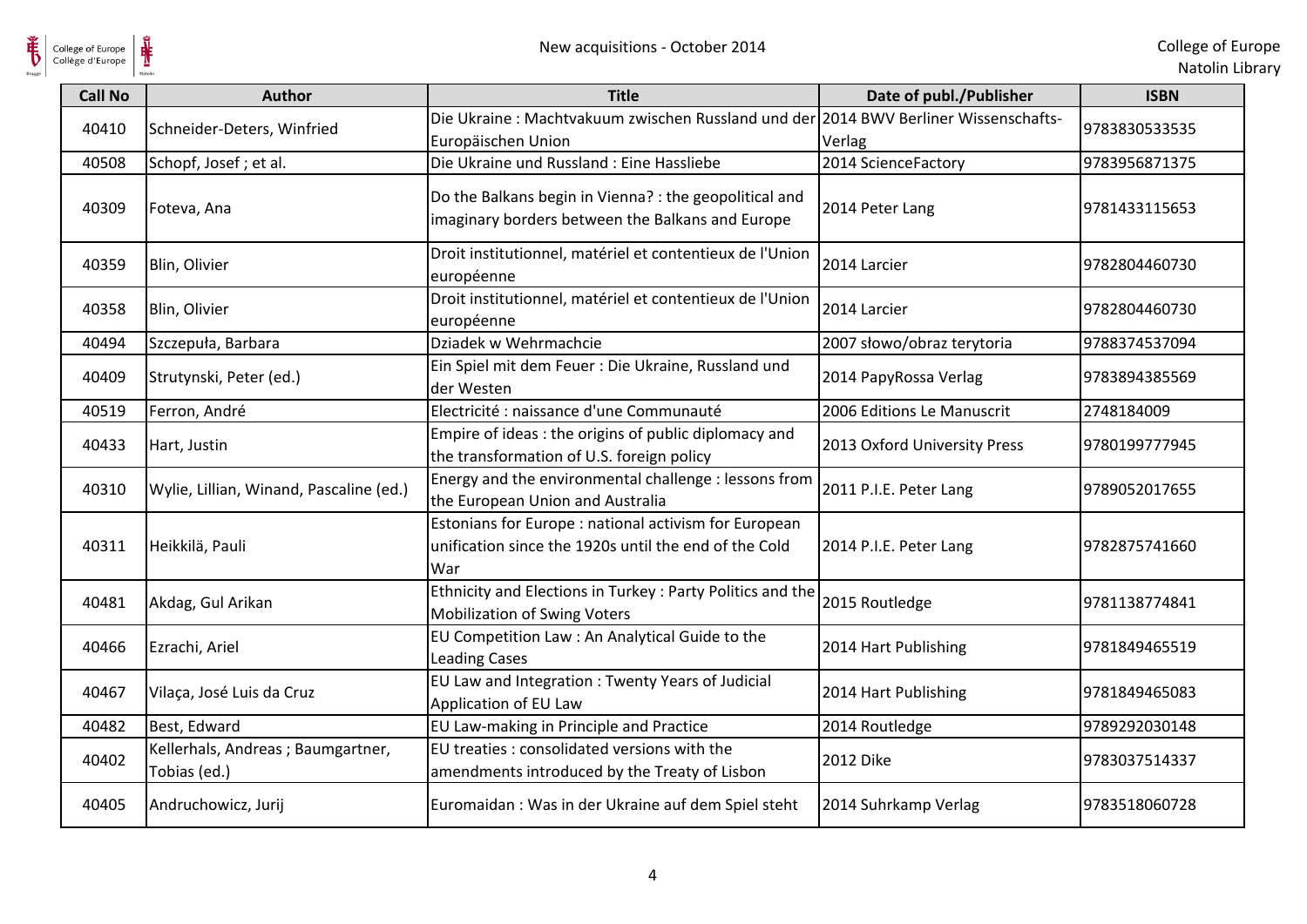

 $\frac{1}{\sqrt{2}}$ 

| <b>Call No</b> | <b>Author</b>                                        | <b>Title</b>                                                                                                                                    | Date of publ./Publisher                          | <b>ISBN</b>   |
|----------------|------------------------------------------------------|-------------------------------------------------------------------------------------------------------------------------------------------------|--------------------------------------------------|---------------|
| 40523          | Kadelbach, Stefan; Günther, Klaus<br>(Hrsg.)         | Europa, Krise, Umbruch und neue Ordnung                                                                                                         | 2014 Nomos                                       | 9783848713851 |
| 40434          | Bressanelli, Edoardo                                 | Europarties after Enlargement : Organization, Ideology<br>and Competition                                                                       | 2014 Palgrave Macmillan                          | 9781137348852 |
| 40437          | Dinan, Desmond                                       | Europe Recast: A History of European Union                                                                                                      | 2014 Palgrave Macmillan                          | 9781137436443 |
| 40436          | Dinan, Desmond                                       | Europe Recast: A History of European Union                                                                                                      | 2014 Palgrave Macmillan                          | 9781137436443 |
| 40435          | Dinan, Desmond                                       | Europe Recast: A History of European Union                                                                                                      | 2014 Palgrave Macmillan                          | 9781137436443 |
| 40312          | Martín de la Torre, Victoria                         | Europe, a leap into the unknown : a journey back in<br>time to meet the founders of the European Union                                          | 2014 P.I.E. Peter Lang                           | 9782875741738 |
| 40398          | Vernochet, Jean-Michel                               | Europe, chronique d'une mort annoncée : la<br>construction européenne à l'épreuve du réel face aux<br>crises systémiques                        | 2009 Les Editions de l'Infini                    | 9782918011064 |
| 40468          | Hoeg, Dorte                                          | European Merger Remedies : Law and Policy                                                                                                       | 2013 Hart Publishing                             | 9781849464116 |
| 40438          | Horspool, Margot; Humphreys,<br><b>Matthew James</b> | <b>European Union Law</b>                                                                                                                       | 2014 Oxford University Press                     | 9780199685615 |
| 40347          | Kosowska-Gąstoł, Beata                               | Europejskie partie polityczne jako organizacje<br>wielopoziomowe : rozwój, struktury, funkcje                                                   | 2014 Wydawnictwo Uniwersytetu<br>Jagiellońskiego | 9788323337164 |
| 40483          | Hughes-Warrington, Marnie                            | Fifty Key Thinkers on History                                                                                                                   | 2015 Routledge                                   | 9780415703598 |
| 40505          | Walther, Peter                                       | First World War in Colour                                                                                                                       | 2014 Taschen                                     | 9783836554183 |
| 40509          | Polanyi, Karl                                        | For a New West: Essays, 1919-1958                                                                                                               | 2014 Polity Press                                | 9780745684444 |
| 40342          | Cloose, Éliane                                       | Français du monde du travail [B1-B2]                                                                                                            | 2012 Presses universitaires de<br>Grenoble       | 9782706117398 |
| 40513          | Wall, Irwin                                          | France Votes: The Election of Francois Hollande                                                                                                 | 2014 Palgrave Macmillan                          | 9781137356901 |
| 40313          | Ludwig, Bernard; Linsenmann, Andreas<br>(ed.)        | Frontières et réconciliation : l'Allemagne et ses voisins<br>depuis 1945 = Grenzen und Aussöhnung : Deutschland<br>und seine Nachbarn seit 1945 | 2011 P.I.E. Peter Lang                           | 9789052017198 |
| 40439          | Bonfiglioli, Margaret ; Munson, James                | Full of hope and fear : the great war letters of an<br>Oxford family                                                                            | 2014 Oxford University Press                     | 9780198707172 |
| 40314          | Saxonberg, Steven                                    | Gendering Family Policies in post-Communist Europe :<br>A Historical-Institutional Analysis                                                     | 2014 Palgrave Macmillan                          | 9780230299955 |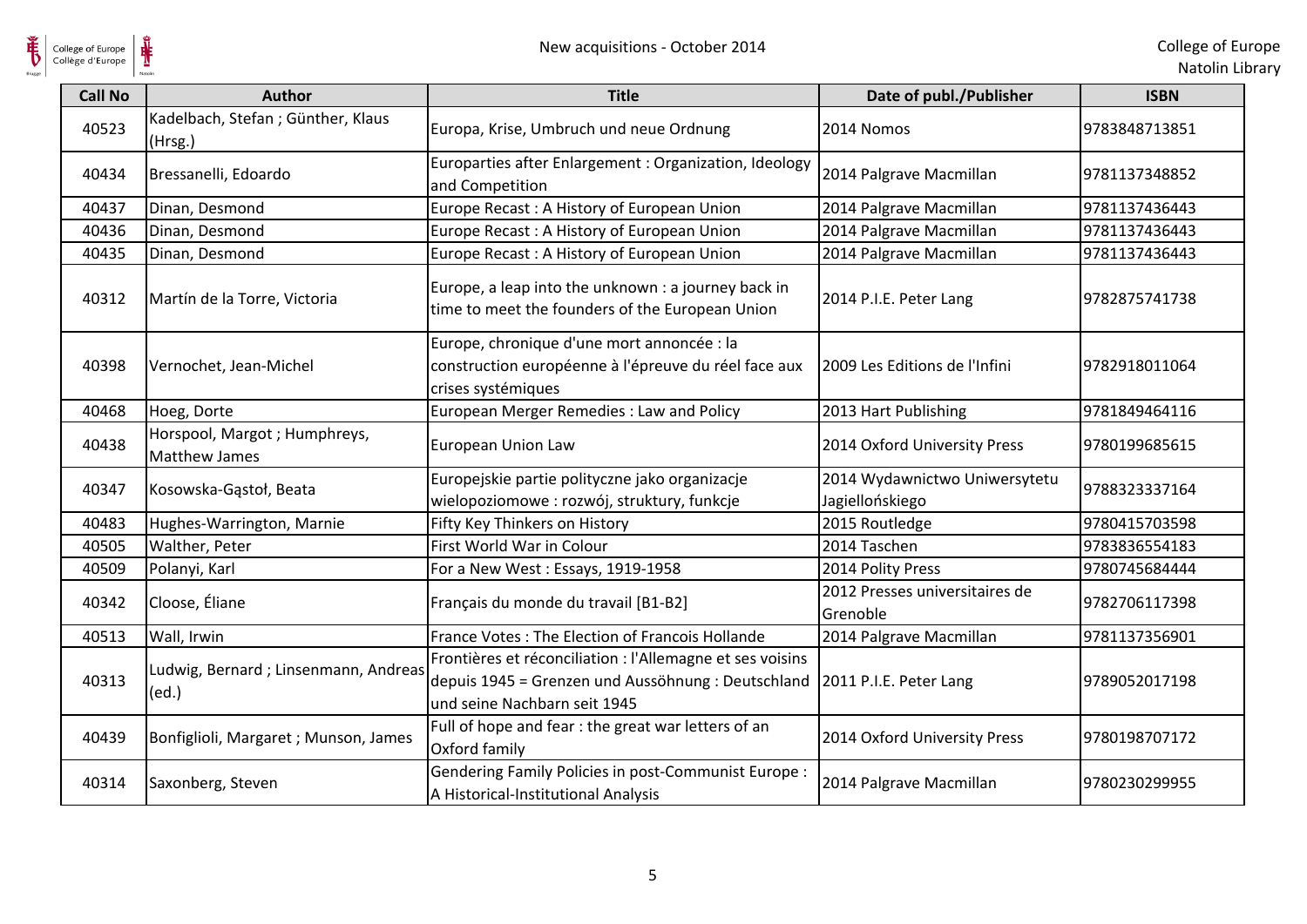

| College of Europe<br>Collège d'Europe | ⋕                                                                           | New acquisitions - October 2014                                                                                       |                                                                   | College of Eur<br>Natolin Lib |
|---------------------------------------|-----------------------------------------------------------------------------|-----------------------------------------------------------------------------------------------------------------------|-------------------------------------------------------------------|-------------------------------|
| <b>Call No</b>                        | <b>Author</b>                                                               | <b>Title</b>                                                                                                          | Date of publ./Publisher                                           | <b>ISBN</b>                   |
| 40484                                 | Tamnes, Rolf ; Offerdal, Kristine (ed.)                                     | Geopolitics and Security in the Arctic: Regional<br>dynamics in a global world                                        | 2014 Routledge                                                    | 9780415734455                 |
| 40440                                 | Andeweg, R. B.; Irwin, Galen A.                                             | Governance and Politics of the Netherlands                                                                            | 2014 Palgrave Macmillan                                           | 9781137289933                 |
| 40315                                 | Müller, Andreas                                                             | Governing Mobility beyond the State: Centre,<br>Periphery and the EU's External Borders                               | 2014 Palgrave Macmillan                                           | 9781137389411                 |
| 40337                                 | Cadiot-Cueilleron, Jeanne                                                   | Grammaire : 350 exercices, niveau supérieur I, corrigés 1992 Hachette                                                 |                                                                   | 9782010162886                 |
| 40336                                 | Cadiot-Cueilleron, Jeanne                                                   | Grammaire : Cours de civilisation française de la<br>Sorbonne, 350 exercices, niveau supérieur I                      | 1992 Hachette                                                     | 9782010162893                 |
| 40335                                 | Martins, Cidalia ; Mabilat, Jean-Jacques Guide de communication en français |                                                                                                                       | 2014 Didier                                                       | 9782278079247                 |
| 40441                                 | Harris, D. J.; O'Boyle, Michael;<br>Buckley, Carla et al.                   | Harris, O'Boyle & Warbrick : law of the European<br>Convention on Human Rights                                        | 2014 Oxford University Press                                      | 9780199606399                 |
| 40495                                 | Kaczorowski, Aleksander                                                     | Havel: Zemsta bezsilnych                                                                                              | 2014 Czarne                                                       | 9788375365573                 |
| 40362                                 | Gruca, Marian                                                               | Historia praworządności: kryzys kulturowy i polityczny                                                                | 2014 "Res Humanae" Wydawnictwo<br>Popularno-Naukowe, Marian Gruca | 9788392439011                 |
| 40363                                 | Stobiecki, Rafał                                                            | Historycy polscy wobec wyzwań XX wieku                                                                                | 2014 Wydawnictwo Nauka i<br>Innowacje                             | 9788363795375                 |
| 40442                                 | Strong, Stacie                                                              | How to write law essays & exams                                                                                       | 2014 Oxford University Press                                      | 9780199684557                 |
| 40485                                 | Mariager, Rasmus; Molin, Karl;<br>Brathagen, Kjersti (ed.)                  | Human Rights in Europe during the Cold War                                                                            | 2014 Routledge                                                    | 9780415826020                 |
| 40524                                 | Fischer-Lescano, Andreas                                                    | Human Rights in Times of Austerity Policy: The EU<br>Institutions and the Conclusion of Memoranda of<br>Understanding | 2014 Nomos                                                        | 9783848712397                 |
| 40389                                 | Jockey, Philippe                                                            | Idées reçues sur nos voisins européens                                                                                | 2014 Editions Le Cavalier Bleu                                    | 9782846705370                 |
| 40401                                 | D'Alema, Massimo                                                            | Il n'y a pas que l'euro : Démocratie, travail, égalité                                                                | 2014 Saint-Simon                                                  | 9782915134735                 |
| 40496                                 | Firlit-Fesnak, Grażyna; Łotocki, Łukasz<br>$(\text{red.})$                  | Imigranci w polskim dyskursie publicznym : z<br>warsztatów badawczych Zakładu Migracji i Stosunków<br>Etnicznych      | 2014 Oficyna Wydawnicza ASPRA-JR 9788375455311                    |                               |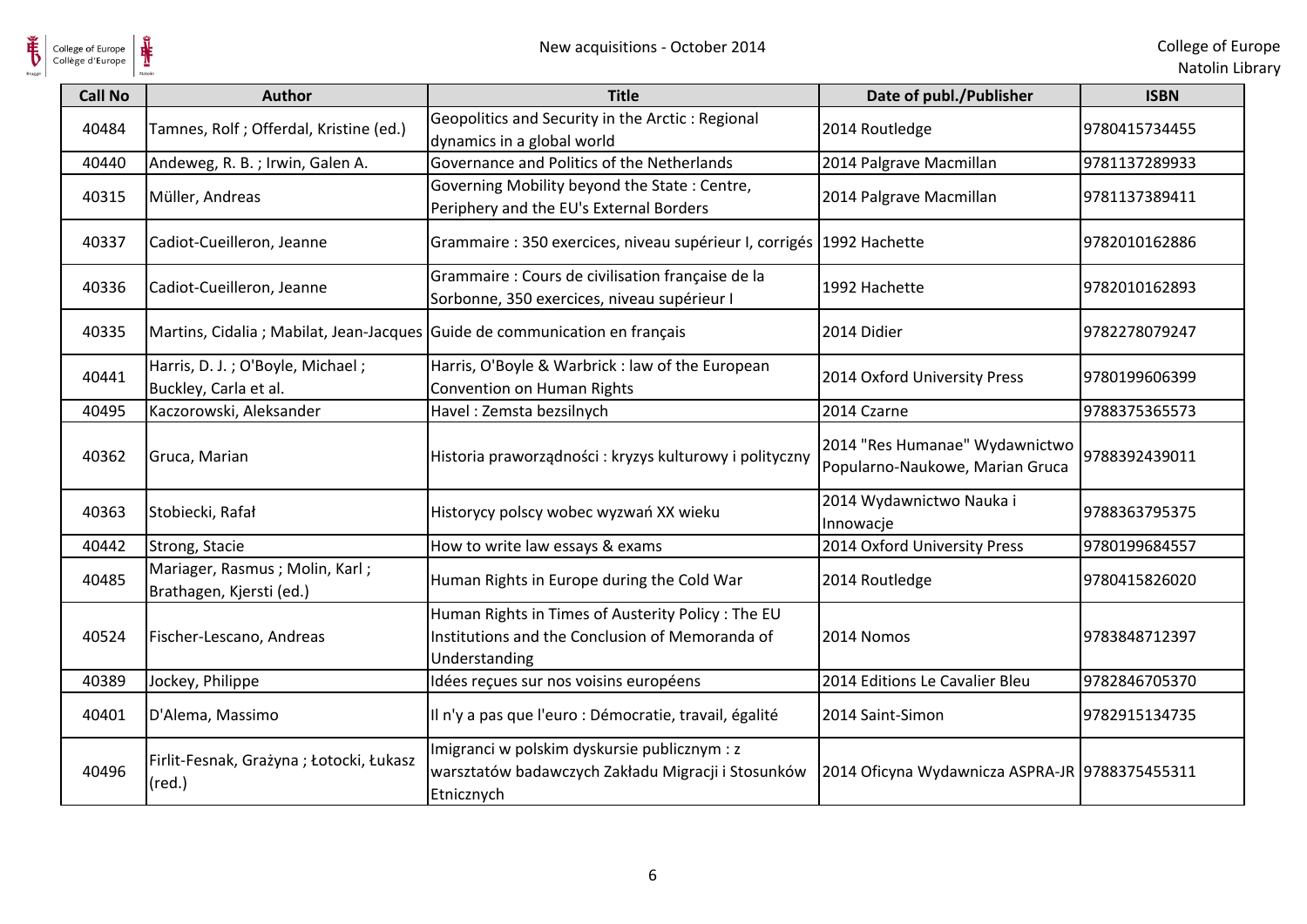

 $\frac{1}{\sqrt{2}}$ 

| <b>Call No</b> | <b>Author</b>                                   | <b>Title</b>                                                                                                                    | Date of publ./Publisher                            | <b>ISBN</b>   |
|----------------|-------------------------------------------------|---------------------------------------------------------------------------------------------------------------------------------|----------------------------------------------------|---------------|
| 40348          | Domańska, Monika                                | Implementacja dyrektyw unijnych przez sądy krajowe                                                                              | 2014 Lex a Wolters Kluwer business   9788326433023 |               |
| 40491          | Tismaneanu, Vladimir (ed.)                      | In Search of Civil Society : Independent Peace<br>Movements in the Soviet Bloc                                                  | 2014 Routledge                                     | 9780415866729 |
| 40469          | Sloterdijk, Peter                               | In the World Interior of Capital: Towards a<br>Philosophical Theory of Globalization                                            | 2013 Polity Press                                  | 9780745647692 |
| 40385          | Beyer, Cornelia                                 | Inequality and violence : a re-appraisal of Man, the<br>state and war                                                           | 2014 Ashgate                                       | 9781472423528 |
| 40316          | Seukwa, Louis Henri (ed.)                       | Integration of refugees into the European education<br>and labour market : requirements for a target group<br>oriented approach | 2013 Peter Lang                                    | 9783631641521 |
| 40294          | Martin, Susan Forbes                            | International migration : evolving trends from the early<br>twentieth century to the present                                    | 2014 Cambridge University Press                    | 9781107691308 |
| 40454          | Peter, Frank; Ortega, Rafael (ed.)              | Islamic Movements of Europe: Public Religion and<br>Islamophobia in the Modern World                                            | 2013 I.B.Tauris & Co Ltd                           | 9781848858459 |
| 40364          | Eberstadt, Mary                                 | Jak Zachód utracił Boga                                                                                                         | <b>2014 WAM</b>                                    | 9788327701015 |
| 40380          | Kurkov, Andrei                                  | Journal de Maïdan                                                                                                               | 2014 Liana Levi                                    | 9782867467332 |
| 40356          | Hicham El Alaoui, Moulay                        | Journal d'un prince banni : Demain, le Maroc                                                                                    | 2014 Bernard Grasset                               | 9782246851653 |
| 40295          | Otte, Thomas G.                                 | July Crisis: the world's descent into war, summer 1914   2014 Cambridge University Press                                        |                                                    | 9781107064904 |
| 40506          | Geissbühler, Simon (ed.)                        | Kiew-Revolution 3.0 : der Euromaidan 2013/14 und die<br>Zukunftsperspektiven der Ukraine                                        | 2014 Ibidem-Verlag                                 | 9783838205816 |
| 40406          | Figes, Orlando                                  | Krimkrieg                                                                                                                       | 2014 Berlin Verlag                                 | 9783827012586 |
| 40392          | Berstein, Serge ; Milza, Pierre                 | L'Allemagne de 1870 à nos jours                                                                                                 | 2014 Armand Colin                                  | 9782200285050 |
| 40296          | Madsen, Mikael Rask ; Thornhill, Chris<br>(ed.) | Law and the formation of modern Europe:<br>perspectives from the historical sociology of law                                    | 2014 Cambridge University Press                    | 9781107044050 |
| 40357          | Coustillière, Jean-François (dir.)              | Le 5+5 face aux défis du réveil arabe                                                                                           | 2012 L'Harmattan                                   | 9782296560147 |
| 40518          | Herzog, Philippe                                | Le bonheur du voyage : Ethique, action, projets pour<br>relancer l'Europe                                                       | 2006 Editions Le Manuscrit                         | 2748169824    |
| 40399          | Zakaria, Fareed                                 | Le monde post-américain                                                                                                         | 2011 Perrin                                        | 9782262034115 |
| 40375          | Sierocka, Halina                                | Legal English : niezbędnik przyszłego prawnika                                                                                  | 2014 Wydawnictwo C. H. Beck                        | 9788325564438 |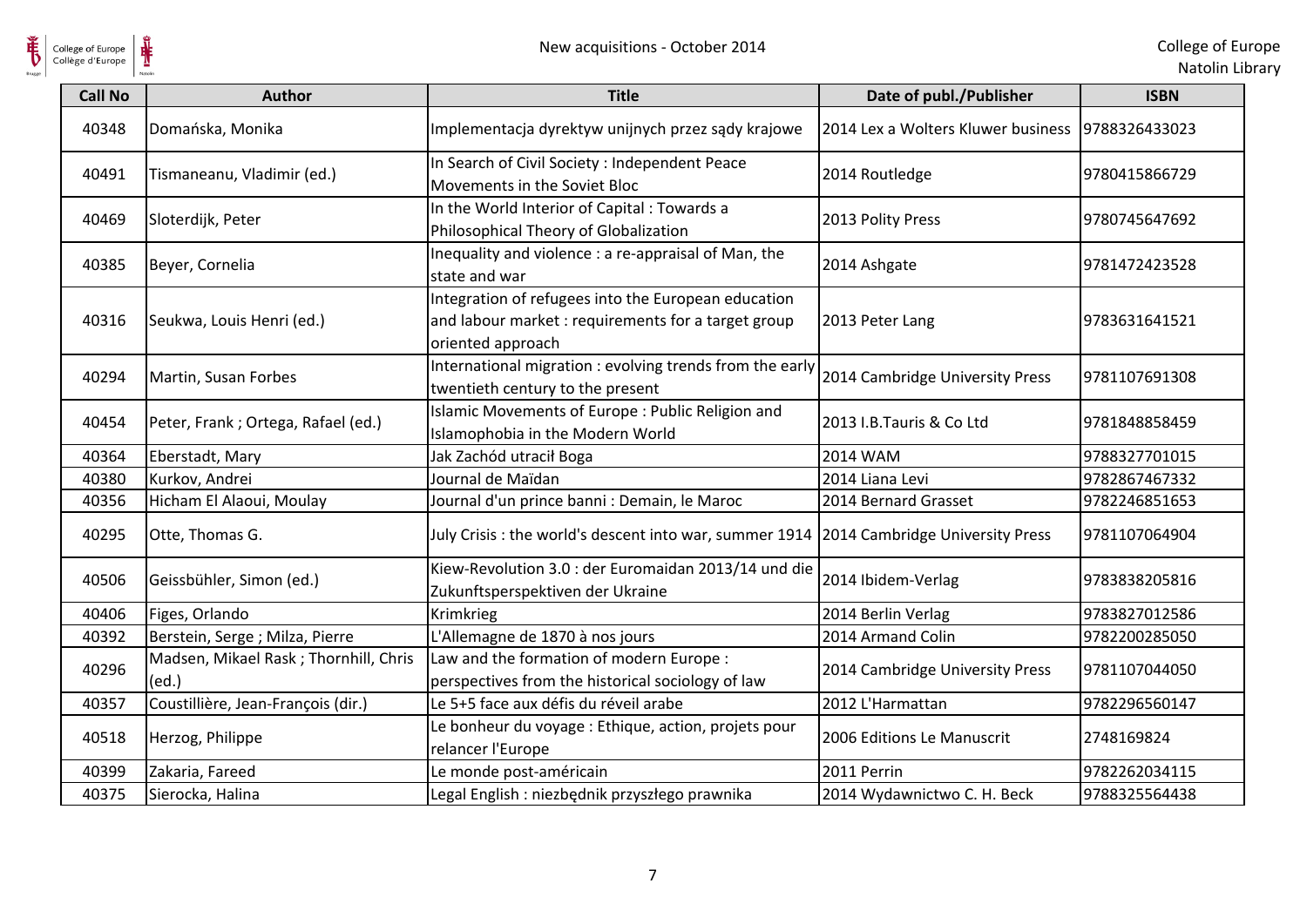

| College of Europe<br>Collège d'Europe | ⋕                                                          | New acquisitions - October 2014                                                                                                             |                                            | College of Eur<br>Natolin Lib |
|---------------------------------------|------------------------------------------------------------|---------------------------------------------------------------------------------------------------------------------------------------------|--------------------------------------------|-------------------------------|
| <b>Call No</b>                        | <b>Author</b>                                              | <b>Title</b>                                                                                                                                | Date of publ./Publisher                    | <b>ISBN</b>                   |
| 40317                                 | Jacquot, Sophie                                            | L'égalité au nom du marché ? : Émergence et<br>démantèlement de la politique européenne d'égalité<br>entre les hommes et les femmes         | 2014 P.I.E. Peter Lang                     | 9782875741592                 |
| 40400                                 | Zakaria, Fareed                                            | L'Empire américain : L'heure du partage                                                                                                     | 2009 Saint-Simon                           | 9782915134445                 |
| 40394                                 | Antoine, François et al. (dir.)                            | L'Empire napoléonien : une expérience européenne?                                                                                           | 2014. Armand Colin                         | 9782200287771                 |
| 40381                                 | Benhaddou, Ali                                             | Les élites du royaume : Enquête sur l'organisation du<br>pouvoir au Maroc                                                                   | 2009 Riveneuve                             | 9782914214858                 |
| 40391                                 | Bruneteau, Bernard                                         | Les totalitarismes                                                                                                                          | 2014 Armand Colin                          | 9782200284176                 |
| 40395                                 | Bréchon, Pierre ; Gonthier, Frédéric<br>(dir.)             | Les valeurs des Européens : Evolutions et clivages                                                                                          | 2014 Armand Colin                          | 9782200291556                 |
| 40393                                 | Bonhomme, Éric                                             | L'Europe de 1919 à 1939                                                                                                                     | 2014 Armand Colin                          | 9782200286507                 |
| 40297                                 | De Meester, Bart                                           | Liberalization of trade in banking services : an<br>international and European perspective                                                  | 2014 Cambridge University Press            | 9781107038493                 |
| 40407                                 | Beestermöller, Gerhard (ed.)                               | Libyen: Missbrauch der Responsibility to Protect?                                                                                           | 2014 Nomos; Aschendorff Verlag             | 9783848707638                 |
| 40388                                 | Tavernier, André                                           | L'Idée de la CECA (Communauté Européenne du<br>Charbon et de l'Acier) de par sa nécessité : Lodoïs<br>Tavernier, un père de l'Europe oublié | 2014 Avant-Propos                          | 9782930627854                 |
| 40365                                 | Lowney, Chris                                              | Lider: Papież Franciszek                                                                                                                    | 2014 Wydawnictwo WAM                       | 9788327701480                 |
| 40338                                 | Chaves, Rose-Marie ; Favier, Lionel ;<br>Pélissier, Soizic | L'interculturel en classe                                                                                                                   | 2012 Presses universitaires de<br>Grenoble | 9782706116971                 |
| 40498                                 | Ackroyd, Peter                                             | Londyn: biografia                                                                                                                           | 2011 Zysk - S-ka                           | 9788375066852                 |
| 40366                                 | Hollingsworth, Mark; Lansley, Stewart                      | Londyn nowych ruskich : od Berezowskiego do<br>Deripaski                                                                                    | 2014 Grupa Wydawnicza Foksal               | 9788328010536                 |
| 40387                                 | Perrotin, Claude                                           | L'Union européenne : L'essentiel                                                                                                            | 2014 Archipoche                            | 9782352876298                 |
| 40413                                 | Dathe, Claudia; Rostek, Andreas (ed.)                      | Majdan! Ukraine, Europa                                                                                                                     | 2014 fotoTAPETA Berlin                     | 9783940524287                 |
| 40349                                 | Buzan, Tony; Buzan, Barry                                  | Mapy twoich myśli : mindmapping, czyli notowanie<br>interaktywne                                                                            | 2014 JK : Wydawnictwo Aha!                 | 9788372294111                 |
| 40289                                 | Sanders, Deborah                                           | Maritime power in the Black Sea                                                                                                             | 2014 Ashgate                               | 9781409452966                 |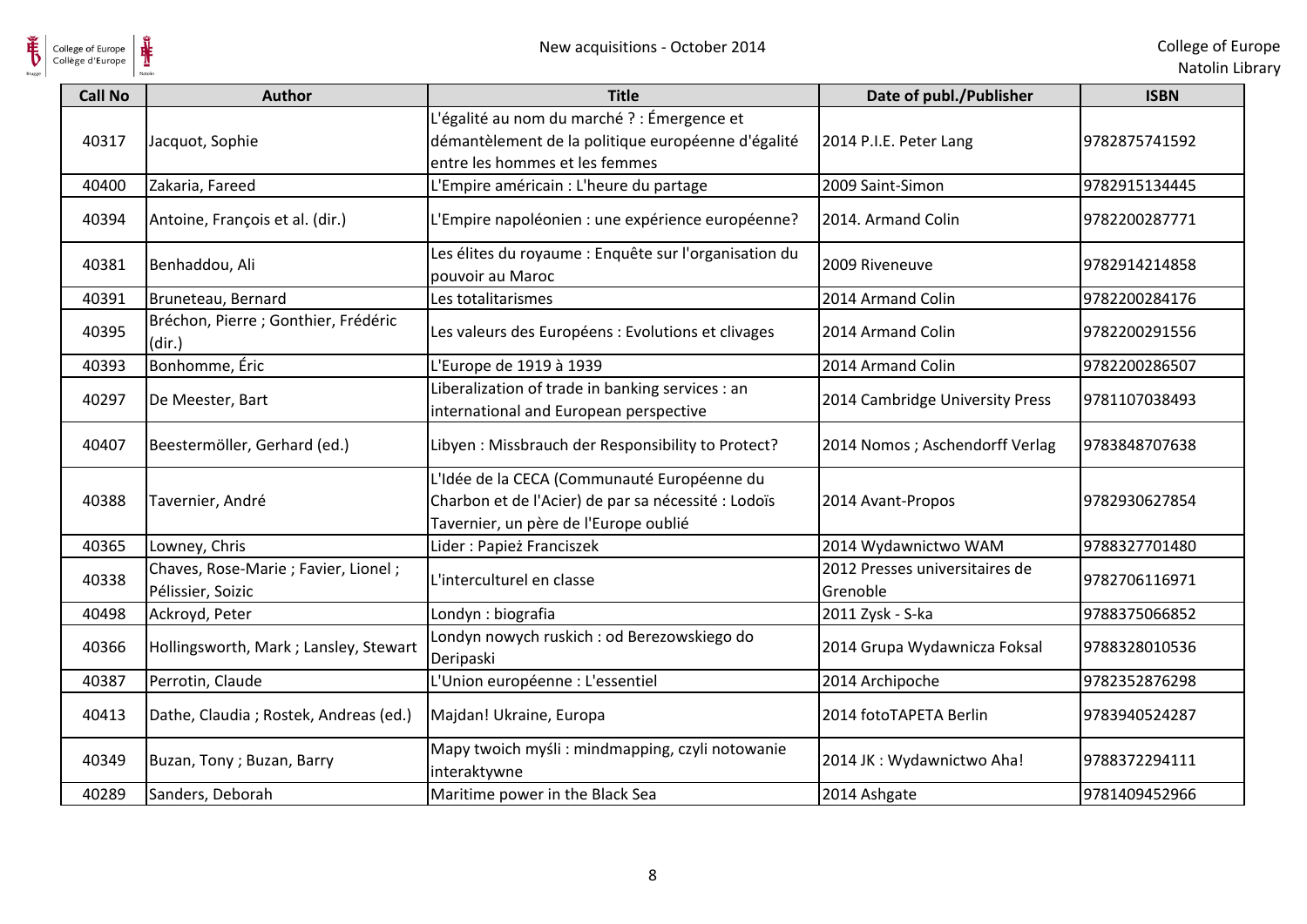

| College of Europe<br>Collège d'Europe | ⋕                                                       | New acquisitions - October 2014                                                                       |                                       | College of Eur<br>Natolin Lib |
|---------------------------------------|---------------------------------------------------------|-------------------------------------------------------------------------------------------------------|---------------------------------------|-------------------------------|
| <b>Call No</b>                        | <b>Author</b>                                           | <b>Title</b>                                                                                          | Date of publ./Publisher               | <b>ISBN</b>                   |
| 40278                                 | Glas-Peters, Sabine ; Pude, Angela ;<br>Reimann, Monika | Menschen: Deutsch als Fremdsprache: Arbeitsbuch A<br>1.1                                              | 2012 Hueber Verlag                    | 9783193119018                 |
| 40277                                 | Glas-Peters, Sabine ; Pude, Angela ;<br>Reimann, Monika | Menschen: Deutsch als Fremdsprache: Arbeitsbuch A<br>1.1                                              | 2012 Hueber Verlag                    | 9783193119018                 |
| 40281                                 | Glas-Peters, Sabine; Pude, Angela;<br>Reimann, Monika   | Menschen: Deutsch als Fremdsprache: Arbeitsbuch A<br>1.2                                              | 2012 Hueber Verlag                    | 9783195119016                 |
| 40282                                 | Glas-Peters, Sabine ; Pude, Angela ;<br>Reimann, Monika | Menschen: Deutsch als Fremdsprache: Arbeitsbuch A<br>1.2                                              | 2012 Hueber Verlag                    | 9783195119016                 |
| 40279                                 | Evans, Sandra; Pude, Angela; Specht,<br>Franz           | Menschen: Deutsch als Fremdsprache: Kursbuch A 1.1 2012 Hueber Verlag                                 |                                       | 9783193019011                 |
| 40280                                 | Evans, Sandra; Pude, Angela; Specht,<br>Franz           | Menschen: Deutsch als Fremdsprache: Kursbuch A 1.1 2012 Hueber Verlag                                 |                                       | 9783193019011                 |
| 40283                                 | Evans, Sandra; Pude, Angela; Specht,<br>Franz           | Menschen: Deutsch als Fremdsprache: Kursbuch A 1.2 2012 Hueber Verlag                                 |                                       | 9783195019019                 |
| 40284                                 | Evans, Sandra; Pude, Angela; Specht,<br>Franz           | Menschen: Deutsch als Fremdsprache: Kursbuch A 1.2 2012 Hueber Verlag                                 |                                       | 9783195019019                 |
| 40285                                 |                                                         | Menschen: Deutsch als Fremdsprache: Medienpaket<br>Α1                                                 | 2012 Hueber Verlag                    | 9783192019012                 |
| 40318                                 | Lees, Paul ; et al. (ed.)                               | Migrations et mobilités en Europe : Politiques<br>publiques et perspectives d'intégration (1992-2012) | 2014 Peter Lang                       | 9783034315234                 |
| 40319                                 | Poptcheva, Eva-Maria                                    | Multilevel citizenship : the right to consular protection<br>of EU citizens abroad                    | 2014 P.I.E. Peter Lang                | 9782875741684                 |
| 40461                                 | Al-Awadi, Hesham                                        | Muslim Brothers in Pursuit of Legitimacy : Power and<br>Political Islam in Egypt under Mubarak        | 2014 I.B. Tauris & Co                 | 9781780764306                 |
| 40443                                 | Price, Munro                                            | Napoleon : the end of glory                                                                           | 2014 Oxford University Press          | 9780199660803                 |
| 40470                                 | Mayer, Sebastian                                        | NATO's Post-Cold War Politics : The Changing Provision<br>of Security                                 | 2014 Palgrave Macmillan               | 9781137330291                 |
| 40499                                 | Migalski, Marek                                         | Nieudana rewolucja, nieudana restauracja: Polska w<br>latach 2005-2010                                | 2010 Wydawnictwo Czerwone i<br>Czarne | 9788377000090                 |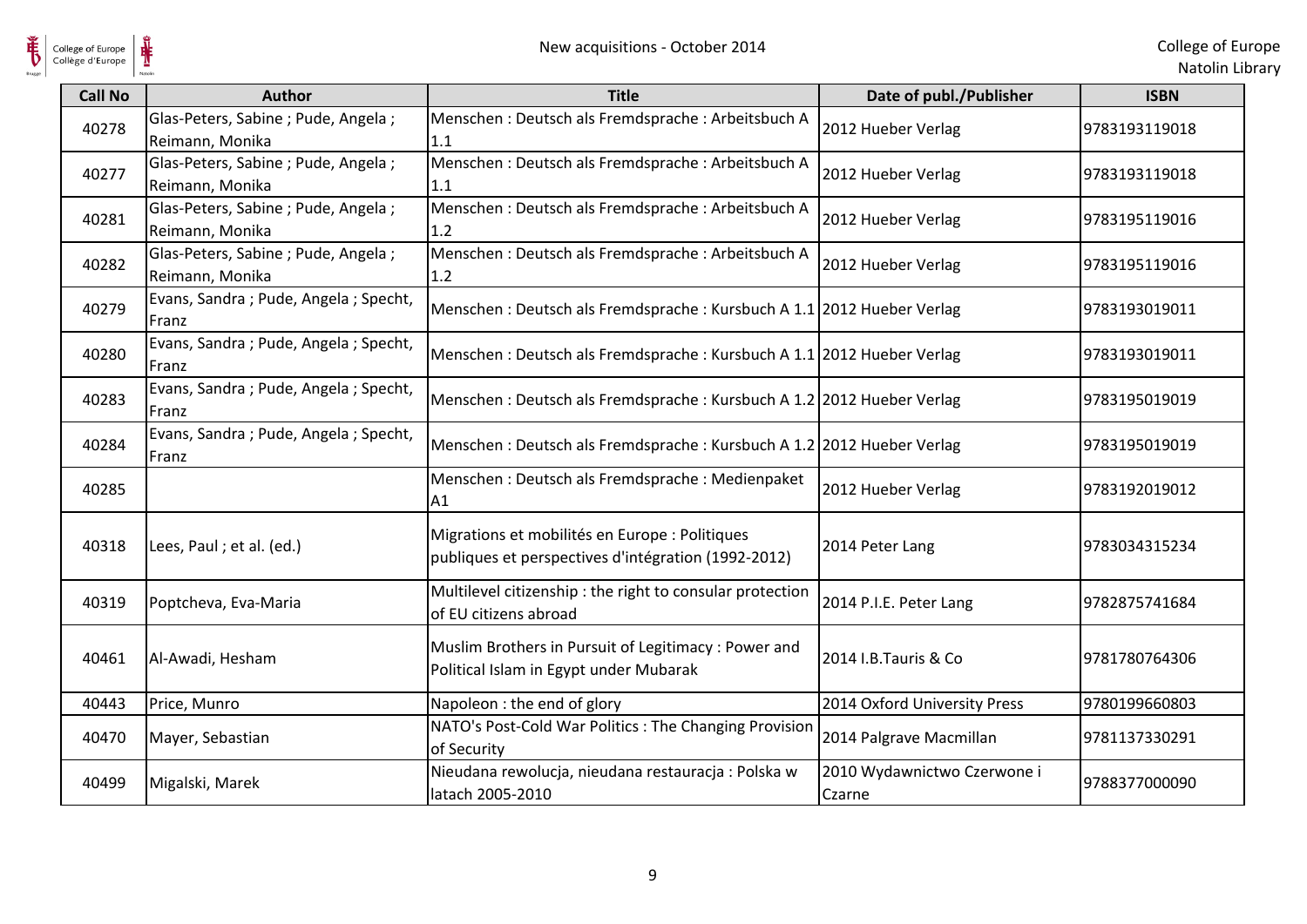

| <b>Call No</b> | <b>Author</b>                                                   | <b>Title</b>                                                                                                         | Date of publ./Publisher                  | <b>ISBN</b>   |
|----------------|-----------------------------------------------------------------|----------------------------------------------------------------------------------------------------------------------|------------------------------------------|---------------|
| 40367          | Aćgca, Mehmet Ali                                               | Obiecali mi raj : moje życie i prawda o zamachu na<br>papieża                                                        | 2013 Wydawnictwo Replika                 | 9788376742625 |
| 40500          | Lucas, Edward                                                   | Operacja Snowden: Kulisy największej katastrofy<br>zachodniego wywiadu                                               | 2014 Kurhaus Publishing Kurhaus<br>Media | 9788363993931 |
| 40368          | De Stefano, Cristina                                            | Oriana Fallaci : Portret kobiety                                                                                     | 2014 Sonia Draga                         | 9788379990689 |
| 40377          | Buzan, Tony                                                     | Pamięć na zawołanie                                                                                                  | 2014 AHA                                 | 9788372294098 |
| 40471          | Costa, Olivier ; Dri, Clarissa ; Stavridis,<br>Stelios (ed.)    | Parliamentary dimensions of regionalization and<br>globalization : the role of inter-parliamentary<br>institutions   | 2013 Palgrave Macmillan                  | 9781137322739 |
| 40487          | Gherghina, Sergiu                                               | Party Organization and Electoral Volatility in Central<br>and Eastern Europe: Enhancing Voter Loyalty                | 2014 Routledge                           | 9780415737166 |
| 40383          | Azadian, Edmond Y.                                              | Perspectives arméniennes : Contexte géopolitique,<br>2003-2013 : essai                                               | 2013 Sigest                              | 9782917329634 |
| 40369          | Reuth, Ralf Georg; Lachmann, Günther   Pierwsze życie Angeli M. |                                                                                                                      | 2014 Zysk i S-ka                         | 9788377852910 |
| 40343          | Lucas, Edward                                                   | Podstęp : o szpiegach, kłamstwach i o tym, jak Rosja<br>kiwa Zachód                                                  | 2014 Kurhaus Publishing                  | 9788363993733 |
| 40415          | Blind, Peride K.                                                | <b>Policy-Driven Democratization: Geometrical</b><br>Perspectives on Transparency, Accountability, and<br>Corruption | 2014 Palgrave Macmillan                  | 9781137294777 |
| 40403          | Wiatr, Jerzy J.                                                 | Polish-German relations : the miracle of reconciliation                                                              | 2014 Barbara Budrich Publishers          | 9783847406082 |
| 40320          | Dobek-Ostrowska, Bogusława;<br>Garlicki, Jan (ed.)              | Political communication in the era of new technologies 2013 Peter Lang                                               |                                          | 9783631644119 |
| 40472          | Heywood, Andrew                                                 | Political theory : an introduction                                                                                   | 2004 Palgrave Macmillan                  | 9780333961803 |
| 40346          | Andrychowicz-Skrzeba, Joanna                                    | Polityka historyczna w Polsce i Niemczech po roku<br>1989                                                            | 2014 Wydawnictwo Naukowe<br>Katedra      | 9788363434274 |
| 40501          | Weresa, Marzenna                                                | Polityka innowacyjna                                                                                                 | 2014 Wydawnictwo Naukowe PWN             | 9788301179700 |
| 40370          | Dębska, Agnieszka (red.)                                        | Polski wir I wojny: 1914-1918                                                                                        | 2014 Ośrodek Karta                       | 9788364476068 |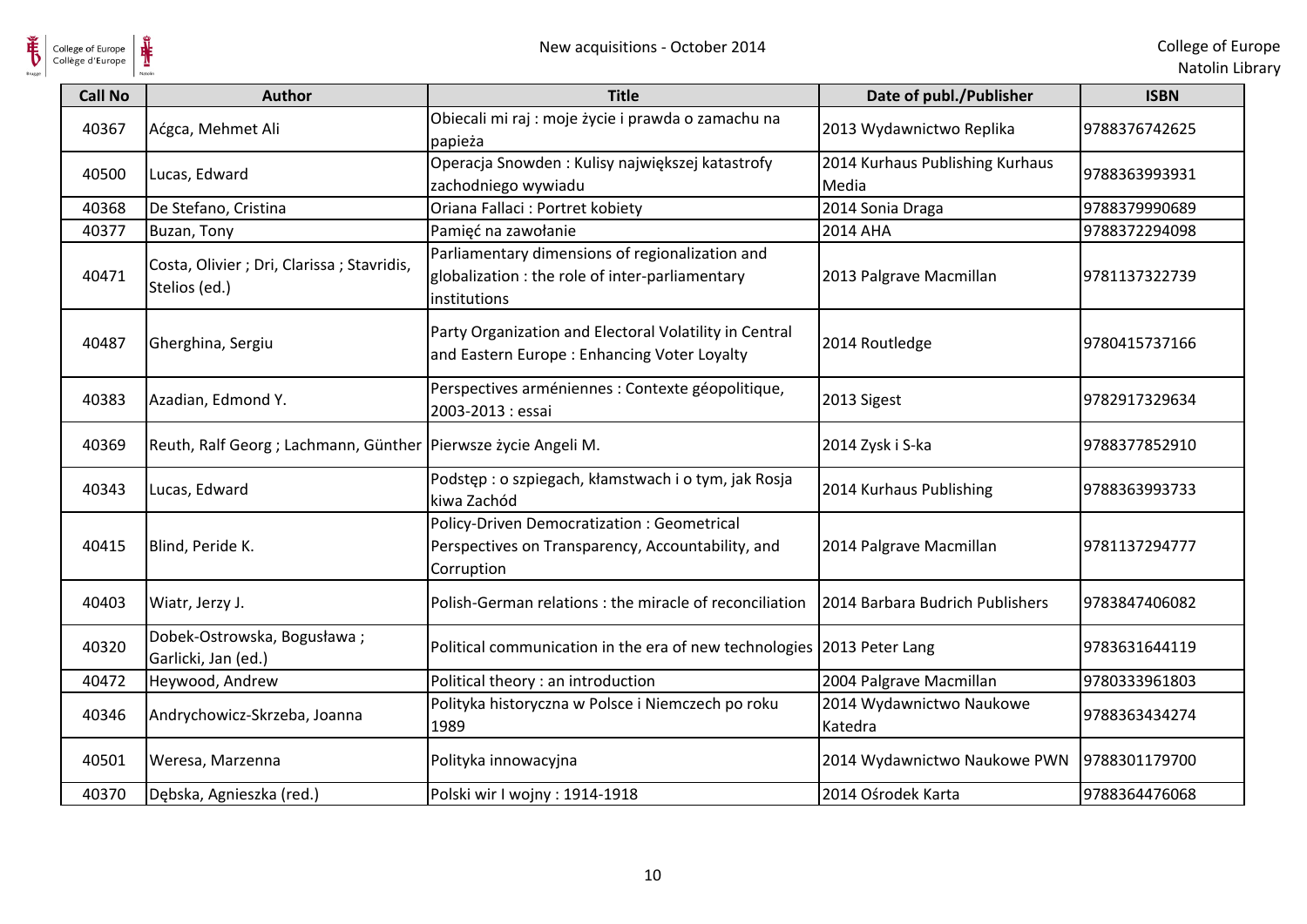

| College of Europe<br>Collège d'Europe | ⋕                                                                | New acquisitions - October 2014                                                                                      |                                                  | College of Eur<br>Natolin Lib |
|---------------------------------------|------------------------------------------------------------------|----------------------------------------------------------------------------------------------------------------------|--------------------------------------------------|-------------------------------|
| <b>Call No</b>                        | <b>Author</b>                                                    | <b>Title</b>                                                                                                         | Date of publ./Publisher                          | <b>ISBN</b>                   |
| 40344                                 | Niziński, Piotr; Lipa, Michał (red.)                             | Porewolucyjny Egipt : wybrane aspekty społeczne i<br>polityczne                                                      | 2014 Wydawnictwo Uniwersytetu<br>Jagiellońskiego | 9788323336655                 |
| 40298                                 | Ikenberry, G. John                                               | Power, order, and change in world politics                                                                           | 2014 Cambridge University Press                  | 9781107421066                 |
| 40371                                 | Mieszkowska, Anna                                                | Prawdziwa historia Ireny Sendlerowej                                                                                 | 2014 Wydawnictwo Marginesy                       | 9788364700125                 |
| 40525                                 | Hofmann, Rainer ; Schill, Stephan ;<br>Tams, Christian J. (eds.) | Preferential trade and investment agreements : from<br>recalibration to reintegration                                | 2013 Nomos                                       | 9783848708321                 |
| 40299                                 | Remington, Thomas F.                                             | Presidential decrees in Russia : a comparative<br>perspective                                                        | 2014 Cambridge University Press                  | 9781107040793                 |
| 40350                                 | Modrzyńska, Joanna                                               | Protokół dyplomatyczny, etykieta i zasady savoir-<br>vivre'u                                                         | 2014 Wolters Kluwer                              | 9788326433122                 |
| 40408                                 | Reitschuster, Boris                                              | Putins Demokratur: Ein Machtmensch und sein System 2014 Econ                                                         |                                                  | 9783430201834                 |
| 40453                                 | Goerzig, Carolin ; Al-Hashimi, Khaled                            | Radicalization in Western Europe : Integration, public<br>discourse and loss of identity among Muslim<br>communities | 2014 Routledge                                   | 9780415734462                 |
| 40488                                 | Jensen, Jody; Miszlivetz, Ferenc (ed.)                           | Reframing Europe's Future : Challenges and failures of<br>the European construction                                  | 2015 Routledge                                   | 9781138779884                 |
| 40321                                 | Spendzharova, Aneta B.                                           | Regulating Banks in Central and Eastern Europe:<br><b>Through Crisis and Boom</b>                                    | 2014 Palgrave Macmillan                          | 9781137282743                 |
| 40473                                 | Kivisto, Peter                                                   | Religion and Immigration : Migrant Faiths in North<br>America and Western Europe                                     | 2014 Wiley Polity Press                          | 9780745641706                 |
| 40341                                 | Bouter, Patrick de                                               | Rencontre rencontres : Sketches à lire, à dire, à jouer                                                              | 2014 Presses universitaires de<br>Grenoble       | 9782706118463                 |
| 40379                                 | Blanc, Pierre (dir.)                                             | Révoltes arabes : premiers regards                                                                                   | 2011 L'Harmattan                                 | 9782296560635                 |
| 40372                                 | Hofmann, Gunter                                                  | Richard von Weizsacker : Niemiecka biografia                                                                         | 2014 Polityka                                    | 9788364076114                 |
| 40474                                 | Piirimäe, Kaarel                                                 | Roosevelt, Churchill and the Baltic question : allied<br>relations during the Second World War                       | 2014 Palgrave Macmillan                          | 9781137442369                 |
| 40378                                 | Buzan, Tony                                                      | Rusz głową                                                                                                           | 2014 AHA                                         | 9788372294104                 |
| 40373                                 | Freyssac, Marie                                                  | Sceny z życia rosyjskich milionerów : zapiski francuskiej<br>guwernantki                                             | 2014 Poradnia K                                  | 9788363960087                 |
| 40475                                 | Cairney, Paul ; McGarvey, Neil                                   | <b>Scottish Politics</b>                                                                                             | 2013 Palgrave Macmillan                          | 9780230390461                 |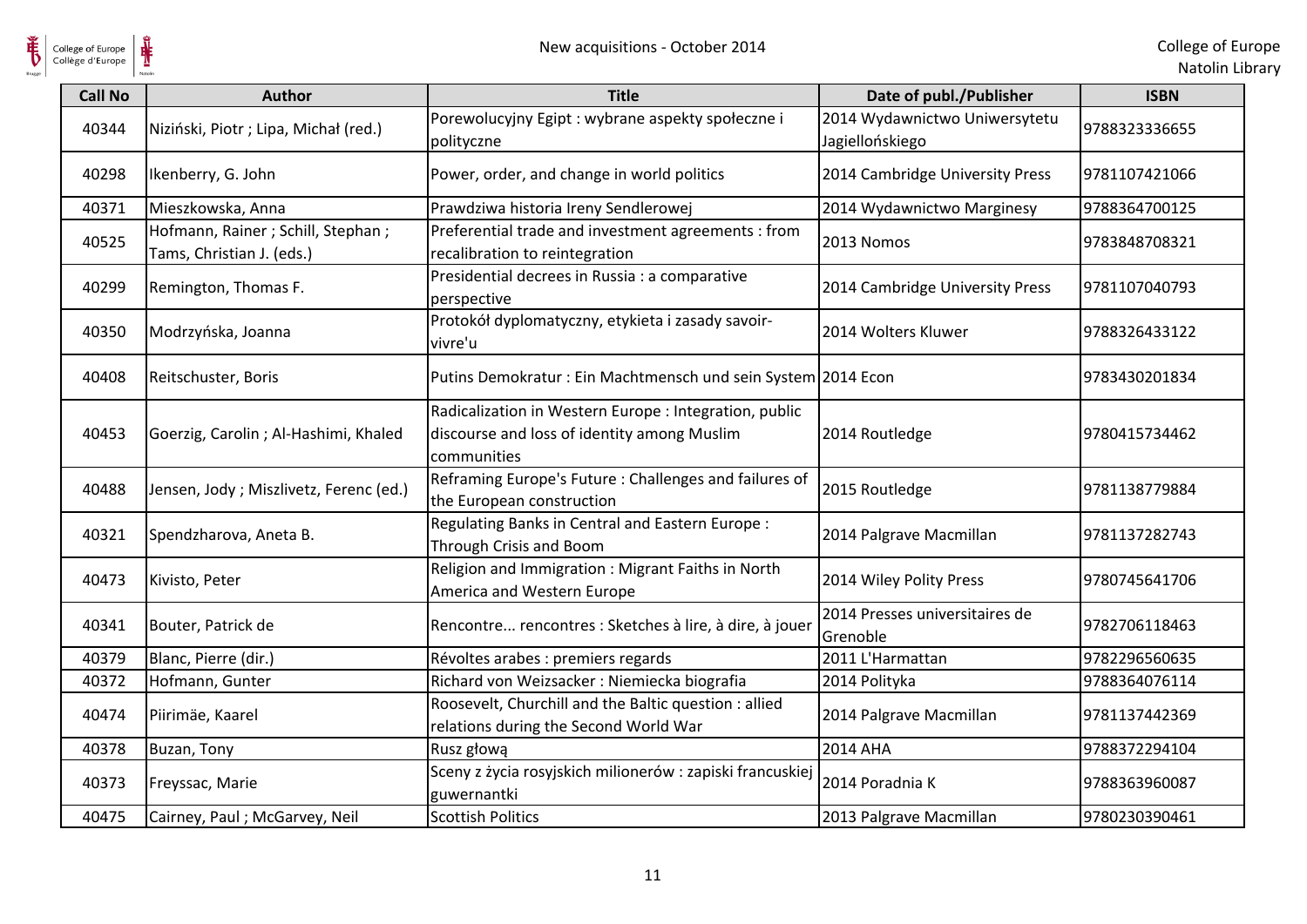| <b>Call No</b> | <b>Author</b>                                               | <b>Title</b>                                                                                         | Date of publ./Publisher               | <b>ISBN</b>   |
|----------------|-------------------------------------------------------------|------------------------------------------------------------------------------------------------------|---------------------------------------|---------------|
| 40502          | Pollack, Martin                                             | Skażone krajobrazy                                                                                   | 2014 Wydawnictwo Czarne               | 9788375368727 |
| 40290          | Hanappi, Gerhard (ed.)                                      | South-East Europe in Evolution                                                                       | 2015 Routledge                        | 9780415524254 |
| 40351          | Kornobis-Romanowska, Dagmara (red.)                         | Sport w prawie europejskim : współczesne wyzwania<br>dla teorii i praktyki                           | 2014 Instytut Wydawniczy<br>Europrawo | 9788376270937 |
| 40386          | Howard, Philip N.; Hussain, Muzammil<br>M. (ed.)            | State power 2.0 : authoritarian entrenchment and<br>political engagement worldwide                   | 2013 Ashgate                          | 9781409454694 |
| 40444          | Woods, Lorna; Watson, Philippa                              | Steiner & Woods EU law                                                                               | 2014 Oxford University Press          | 9780199685677 |
| 40322          | Koktsidis, Pavlos I.                                        | Strategic rebellion : ethnic conflict in FYR Macedonia<br>and the Balkans                            | 2012 Peter Lang                       | 9783034301480 |
| 40374          | Robb, Peter G.                                              | Sycylijski mrok                                                                                      | 2013 Wydawnictwo Czarne               | 9788375365290 |
| 40382          | Pichon, Frédéric                                            | Syrie : Pourquoi l'Occident s'est trompé                                                             | 2014 Editions du Rocher               | 9782268076058 |
| 40300          | Guay, Terrence R.                                           | The business environment of Europe : firms,<br>governments, and institutions                         | 2014 Cambridge University Press       | 9780521694162 |
| 40476          | D'agati, Philip A.                                          | The Cold War and the 1984 Olympic Games : a Soviet-<br>American surrogate war                        | 2013 Palgrave Macmillan               | 9781137330611 |
| 40323          | Pakier, Małgorzata                                          | The construction of European Holocaust memory :<br>German and Polish cinema after 1989               | 2013 PL Academic Research             | 9783631619032 |
| 40445          | Whelan, Peter                                               | The criminalization of European cartel enforcement :<br>theoretical, legal, and practical challenges | 2014 Oxford University Press          | 9780199670062 |
| 40465          | Bruun, Niklas; Lörcher, Klaus;<br>Schömann, Isabelle (ed.)  | The Economic and Financial Crisis and Collective<br>Labour Law in Europe                             | 2014 Hart Publishing                  | 9781849466141 |
| 40288          | Summers, Sarah J. (et al.)                                  | The emergence of EU criminal law : cybercrime and the<br>regulation of the information society       | 2014 Hart Publishing                  | 9781841137278 |
| 40324          | Feyen, Benjamin; Krzaklewska, Ewa<br>(eds.)                 | The ERASMUS phenomenon : symbol of a new<br>European generation?                                     | 2013 Peter Lang                       | 9783631627198 |
| 40291          | Bakker, Christine ; Francioni, Francesco<br>$\text{ (ed.)}$ | The EU, the US and global climate governance                                                         | 2014 Ashgate                          | 9781472426529 |
| 40325          | Sinn, Hans-Werner                                           | The euro trap : on bursting bubbles, budgets and<br>beliefs                                          | 2014 Oxford University Press          | 9780198702139 |
| 40515          | Cremona, Marise ; Thies, Anne (ed.)                         | The European Court of Justice and External Relations<br>Law: Constitutional Challenges               | 2013 Hart Publishing                  | 9781849465045 |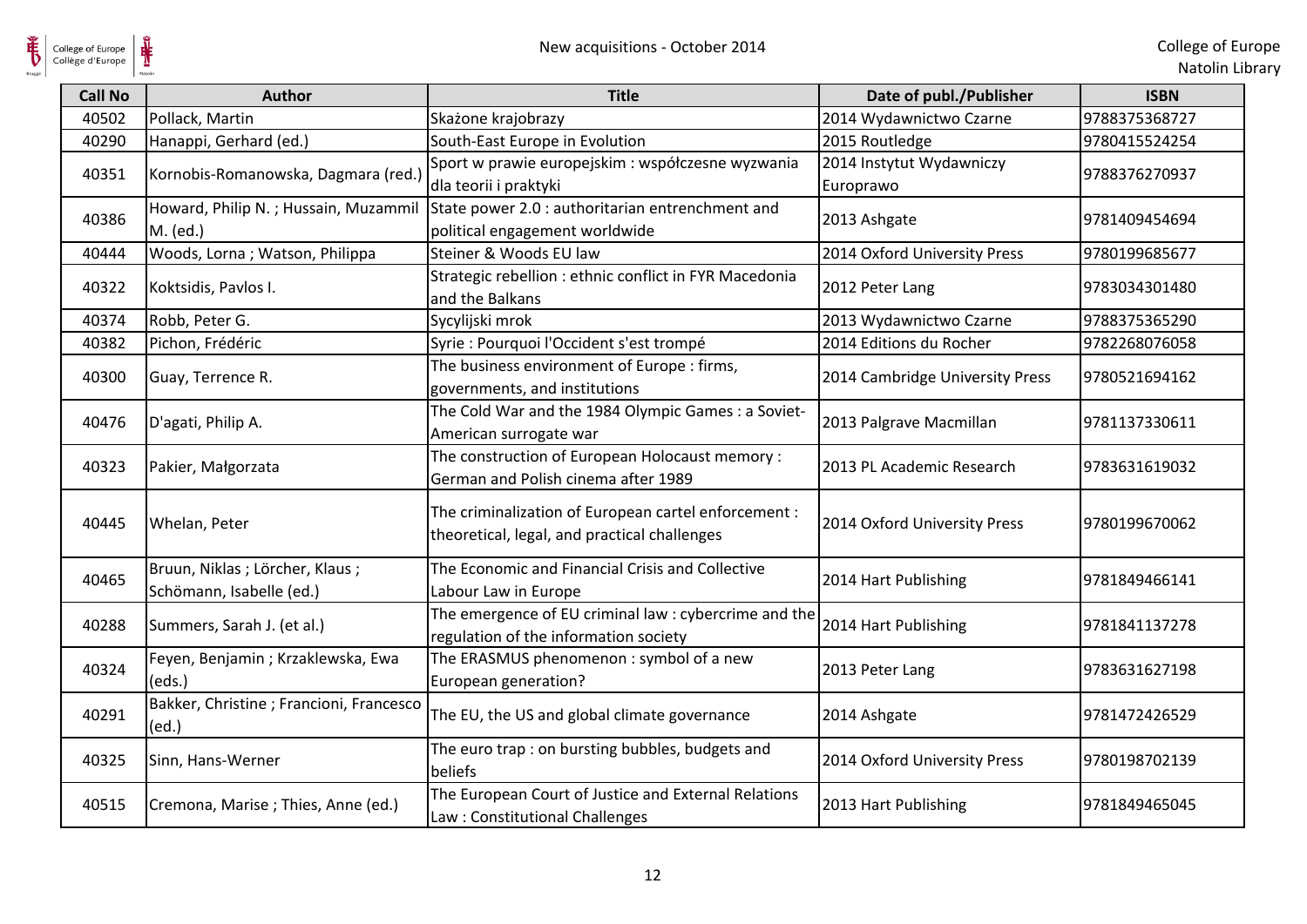

| <b>Call No</b> | <b>Author</b>                            | <b>Title</b>                                                                                                               | Date of publ./Publisher         | <b>ISBN</b>   |
|----------------|------------------------------------------|----------------------------------------------------------------------------------------------------------------------------|---------------------------------|---------------|
| 40446          | (ed.)                                    | Nelsen, Brent F.; Stubb, Alexander C-G. The European Union: Readings on the Theory and<br>Practice of European Integration | 2014 Palgrave Macmillan         | 9781137410917 |
| 40448          | (ed.)                                    | Nelsen, Brent F.; Stubb, Alexander C-G. The European Union: Readings on the Theory and<br>Practice of European Integration | 2014 Palgrave Macmillan         | 9781137410917 |
| 40447          | (ed.)                                    | Nelsen, Brent F.; Stubb, Alexander C-G. The European Union: Readings on the Theory and<br>Practice of European Integration | 2014 Palgrave Macmillan         | 9781137410917 |
| 40450          | Tömmel, Ingeborg                         | The European Union: What it is and how it works                                                                            | 2014 Palgrave Macmillan         | 9781137427526 |
| 40451          | Tömmel, Ingeborg                         | The European Union: What it is and how it works                                                                            | 2014 Palgrave Macmillan         | 9781137427526 |
| 40449          | Tömmel, Ingeborg                         | The European Union: What it is and how it works                                                                            | 2014 Palgrave Macmillan         | 9781137427526 |
| 40326          | Daianu, Daniel; et al. (ed.)             | The Eurozone Crisis and the Future of Europe: The<br>Political Economy of Further Integration and<br>Governance            | 2014 Palgrave Macmillan         | 9781137356741 |
| 40327          | Zartaloudis, Sotirios                    | The Impact of European Employment Strategy in<br>Greece and Portugal: Europeanization in a World of<br>Neglect             | 2014 Palgrave Macmillan         | 9781137361967 |
| 40510          | Todorov, Tzvetan                         | The inner enemies of democracy                                                                                             | 2014 Polity                     | 9780745685748 |
| 40328          | Dimier, Véronique                        | The Invention of a European Development Aid<br><b>Bureaucracy: Recycling Empire</b>                                        | 2014 Palgrave Macmillan         | 9780230300002 |
| 40490          | Murray, Alan V.                          | The Northern-Eastern frontiers of Medieval Europe                                                                          | 2012 Ashgate                    | 9781409436805 |
| 40329          | Smith, Stephen A.                        | The Oxford handbook of the history of communism                                                                            | 2014 Oxford University Press    | 9780199602056 |
| 40301          | Vreeland, James Raymond; Dreher,<br>Axel | The Political Economy of the United Nations Security<br>Council: Money and Influence                                       | 2014 Cambridge University Press | 9780521740067 |
| 40330          | Sandqvist, Tom                           | The sacred cause : the Europe that was lost : thoughts<br>on central and eastern European modernism                        | 2013 PL Academic Research       | 9783631640371 |
| 40452          | Hunt, Michael H.                         | The world transformed: 1945 to the present: a<br>documentary reader                                                        | 2015 Oxford University Press    | 9780199371037 |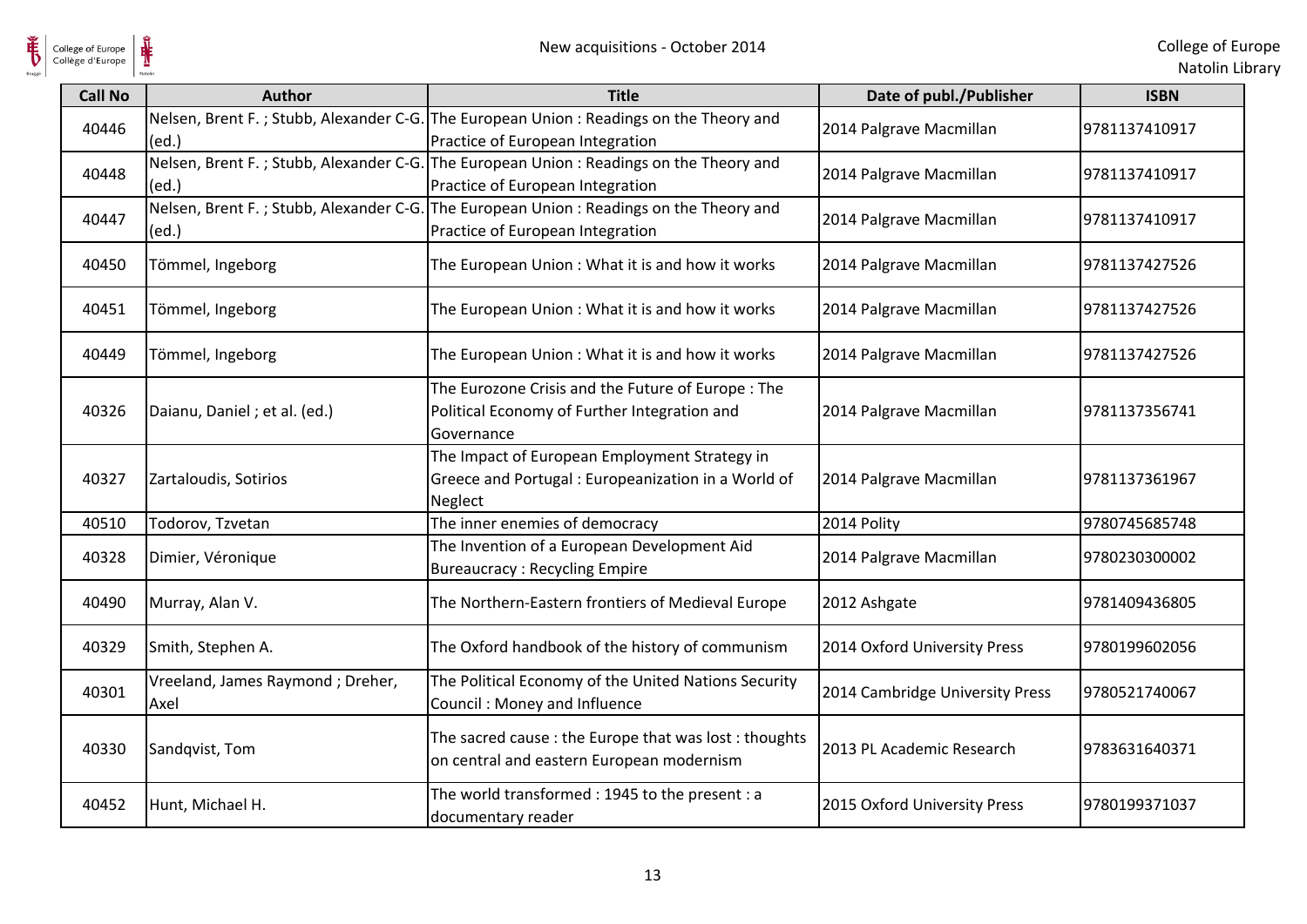

 $\frac{1}{\sqrt{2}}$ 

| <b>Call No</b> | <b>Author</b>                                           | <b>Title</b>                                                                                                                       | Date of publ./Publisher                                       | <b>ISBN</b>   |
|----------------|---------------------------------------------------------|------------------------------------------------------------------------------------------------------------------------------------|---------------------------------------------------------------|---------------|
| 40397          | Geremek, Bronisław                                      | Truands et misérables dans l'Europe moderne : 1350-<br>1600                                                                        | 2014 Gallimard                                                | 9782070457045 |
| 40507          | Andrijasevic, Djordje; et al.                           | Ukraine : Der lange Weg zur Demokratie                                                                                             | 2014 ScienceFactory                                           | 9783956871382 |
| 40516          | Vernochet, Jean-Michel                                  | Ukraine : l'engrenage : de la révolution orange à<br>l'indépendance de la Crimée via la colère du Maïdan :<br>chroniques 2004-2014 | 2014 SIGEST                                                   | 9782917329696 |
| 40411          | Kurkow, Andrej                                          | Ukrainisches Tagebuch : Aufzeichnungen aus dem<br>Herzen des Protests                                                              | 2014 Haymon Verlag                                            | 9783709971543 |
| 40478          | Brown, Chris ; Ainley, Kirsten                          | Understanding international relations                                                                                              | 2009 Palgrave Macmillan                                       | 9780230213111 |
| 40479          | Bourne, Mike                                            | <b>Understanding Security</b>                                                                                                      | 2014 Palgrave Macmillan                                       | 9780230291249 |
| 40520          | Herzog, Philippe                                        | Une tâche infinie : fragments d'un projet politique<br>européen                                                                    | 2010 Rocher                                                   | 9782268070063 |
| 40287          | Góralczyk, Bogdan (red.)                                | Unia Europejska jako aktor na scenie globalnej : razem<br>czy osobno?                                                              | 2014 Centrum Europejskie<br>Uniwersytetu Warszawskiego        | 8389547228    |
| 40286          | Góralczyk, Bogdan (red.)                                | Unia Europejska jako aktor na scenie globalnej : razem<br>czy osobno?                                                              | 2014 Centrum Europejskie<br>Uniwersytetu Warszawskiego        | 8389547228    |
| 40517          | Berramdane, Abdelkhaleq;<br>Hannequart, Isabelle (dir.) | Union européenne-Mercosul : deux intégrations<br>régionales dans l'espace mondial                                                  | 2013 Mare & Martin                                            | 9782849341254 |
| 40331          | Ruiz-Vieytez, Eduardo J.                                | United in diversity? : on cultural diversity, democracy<br>and human rights                                                        | 2014 P.I.E. Peter Lang                                        | 9782875741301 |
| 40390          | Bernard, Mathias                                        | Valéry Giscard d'Estaing : Les ambitions déçues                                                                                    | 2014 Armand Colin                                             | 9782200248383 |
| 40332          | Denéchère, Yves ; Vincent, Marie-<br>Bénédicte (dir.)   | Vivre et construire l'Europe à l'échelle territoriale de<br>1945 à nos jours                                                       | 2010 P.I.E. Peter Lang                                        | 9789052015958 |
| 40412          | Babajew, Aser                                           | Weder Krieg noch Frieden im Südkaukasus:<br>Hintergründe, Akteure, Entwicklungen zum<br>Bergkarabach-Konflikt                      | 2014 Nomos                                                    | 9783848713967 |
| 40352          | Korybski, Andrzej ; Grzonka, Lesław                     | Wiedza o państwie i prawie : zarys wykładu                                                                                         | 2014 Lex a Wolters Kluwer business                            | 9788326433337 |
| 40353          | Penier, Izabella (red.)                                 | Wielka Brytania i Wspólnota u progu XXI wieku :<br>przeszłość, teraźniejszość, perspektywy                                         | 2014 Wydawnictwo Uniwersytetu<br>Łódzkiego                    | 9788379691364 |
| 40503          | Jawor, Anna                                             | Wojna kultur : czy "flaga tęczowa" wypiera "biało-<br>czerwoną"?                                                                   | 2014 PWN : Instytut Slawistyki PAN i<br>Fundacja Slawistyczna | 9788301180201 |